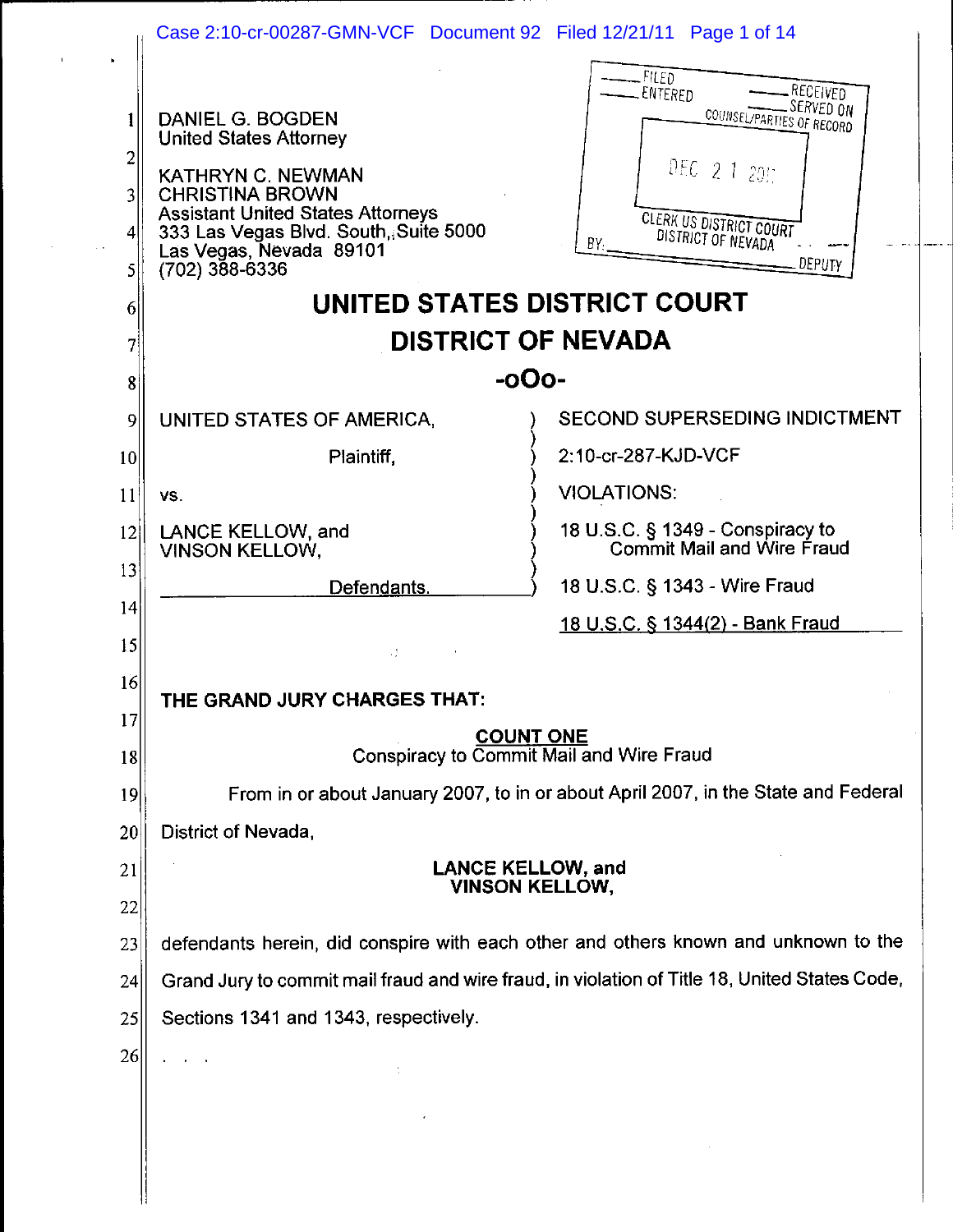## The Objectives of the Conspiracy and Scheme to Defraud

The objectives of the conspiracy were to devise a scheme and artifice to  $1.$  $\overline{2}$ obtain money and property by conducting sham sales of houses owned by the defendants  $\overline{\mathbf{3}}$ and their coconspirators through a straw buyer. A straw buyer is a person whose name is  $4$ used by perpetrators to conduct real estate transactions. As a result of the sham sale of the  $\mathsf{S}$ houses, the defendants and their co-schemers were able to obtain money through mortgage  $6 \mid$ loans from lenders and federally-insured institutions.  $\overline{7}$ 

## **Manner and Means**

The manner and means by which the objectives of the conspiracy were  $\overline{9}$ accomplished include, but are not limited to, the following:  $10<sup>1</sup>$ 

The defendants and their coconspirators recruited a straw buyer to pose as  $2.$  $11$ a legitimate property purchaser.  $12$ 

The defendants and one of the coconspirators provided false and fraudulent  $13$  $3<sub>1</sub>$ employment verifications on behalf of the straw buyer in support of his mortgage loan  $14$ applications.  $15$ 

# 2753 Kildrummie Street

Defendant Vinson Kellow owned and resided at 2753 Kildrummie Street,  $\overline{4}$ .  $|17|$ Henderson, Nevada, with his family.  $18$ 

The defendants and the coconspirators, including the straw buyer, created 5.  $|19|$ materially false and fraudulent documents to make it appear that the straw buyer was  $20<sub>1</sub>$ legitimately buying the Kildrummie property. The documents included sale contracts, loan 21 applications, and other documents, which contained materially false and fraudulent  $22$ information about the straw buyer's employment, income, assets, and intent to occupy the  $23$ property, when the defendants then and there well knew the information was false and  $24$ 25 fraudulent.

 $26$ 

 $\mathbf{I}$ 

 $8<sup>1</sup>$ 

 $16$ 

 $\overline{2}$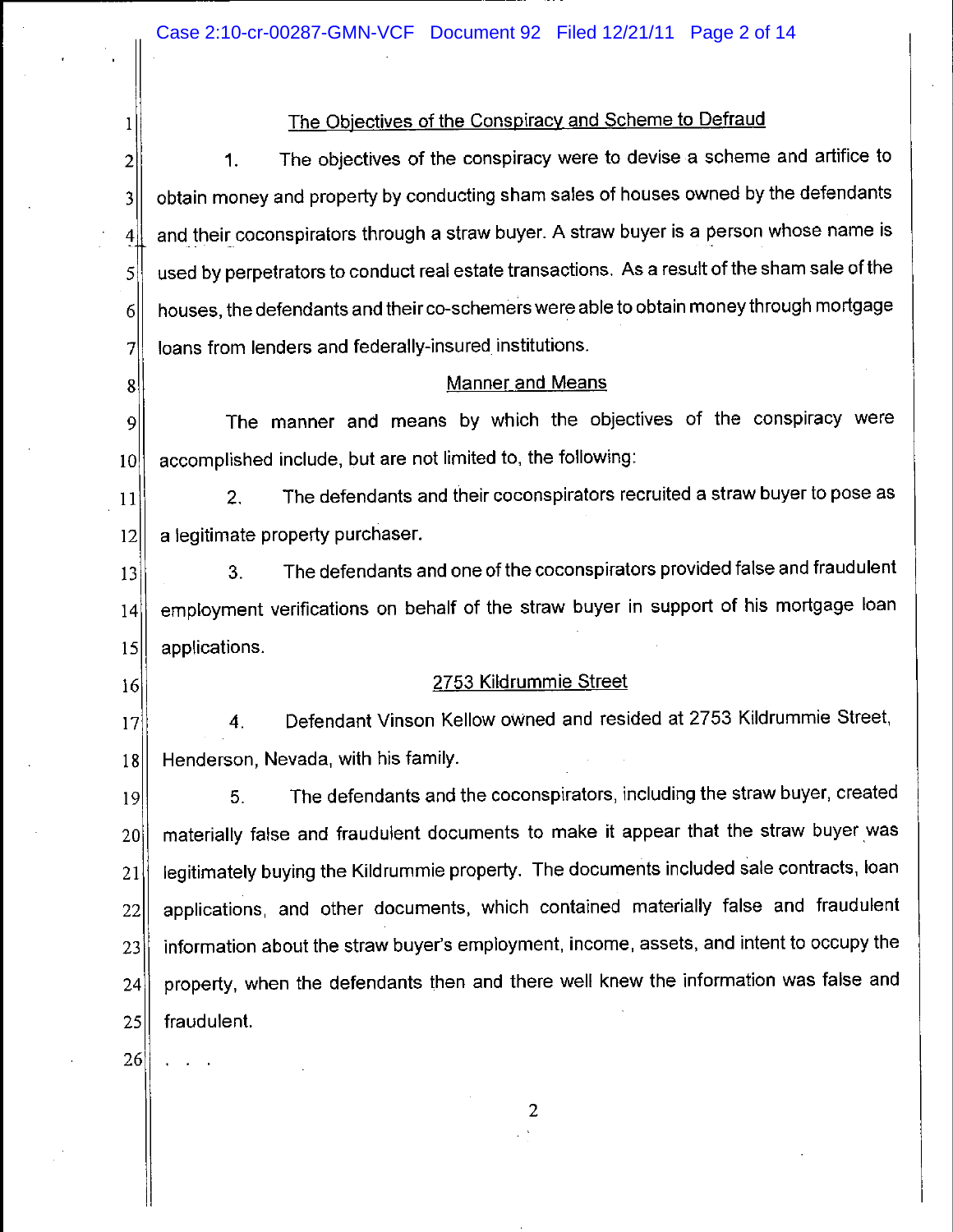$1$  6. On or about March 6, 2007, the defendants submitted and caused to be  $2\parallel$  submitted the sale contracts, loan applications and supporting documents to Washington 3<sup>|</sup> Mutual, a federally-insured financial institution, to obtain loans to purchase the Kildrummie 4 property. The defendants submitted the documents through American Mortgage Financial 5 Corporation, a company owned by the defendants.

6 7. Thedefendantscausedtheproceedsfrom thesaleofthispropertytcbepaid 7 to defendant Lance Kellow. Defendant Lance Kellow then wire transferred approximately 8 \| \$112,000 of the proceeds from his bank account to a coconspirator's bank account. The 9|| coconspirator then used a portion of the proceeds to pay off defendant Vinson Kellow's  $10$  gambling debts.

 $11$  8. After the sale of the property to the straw buyer, defendant Vinson Kellow's 12 family continued to live in the house. The straw buyer did not live there.

13|| 9. The defendants subsequently stopped paying the mortgage on the 14 Kildrummie property, and the straw buyer defaulted on the loan.

## 15 819 Happy Sparrow Avenue

|<br>|<br>|

I

:

i

i

|<br>|<br>| I |<br>|<br>|

!<br>!

ja kalendaru (\* 1918)<br>1910 - Johann Barnett, francuski politik (\* 1918)<br>1910 - Johann Barnett, francuski politik (\* 1918)

16 16 10. Defendant Lance Kellow was the recorded owner of a property located at 17 819 Happy Sparrow Avenue, in Henderson, Nevada. The Happy Sparrow property was 18 occupied by tenants.

19 11. The defendants and the coconspirators, including the straw buyer, created 20 materially false and fraudulent documents to make it appear that the straw buyer was  $21$  Iegitimately buying the Happy Sparrow property. The documents included sales contracts, 22|| Ioan applications, and other documents, which contained materially false and fraudulent  $23$  information about the straw buyer's employment, income, assets, and intent to occupy the  $24$  property when the defendants then and there well knew that the information was false and 25 fraudulent. i

 $\sim$  26  $\sim$  26  $\sim$  26  $\sim$  26  $\sim$  26  $\sim$  26  $\sim$  26  $\sim$  26  $\sim$  26  $\sim$  26  $\sim$  26  $\sim$  26  $\sim$ 

. . . .

3 !

. je po se obrazu se obrazu se obrazu se obrazu se obrazu se obrazu se obrazu se obrazu se obrazu se obrazu se<br>Po se obrazu se obrazu se obrazu se obrazu se obrazu se obrazu se obrazu se obrazu se obrazu se obrazu se obra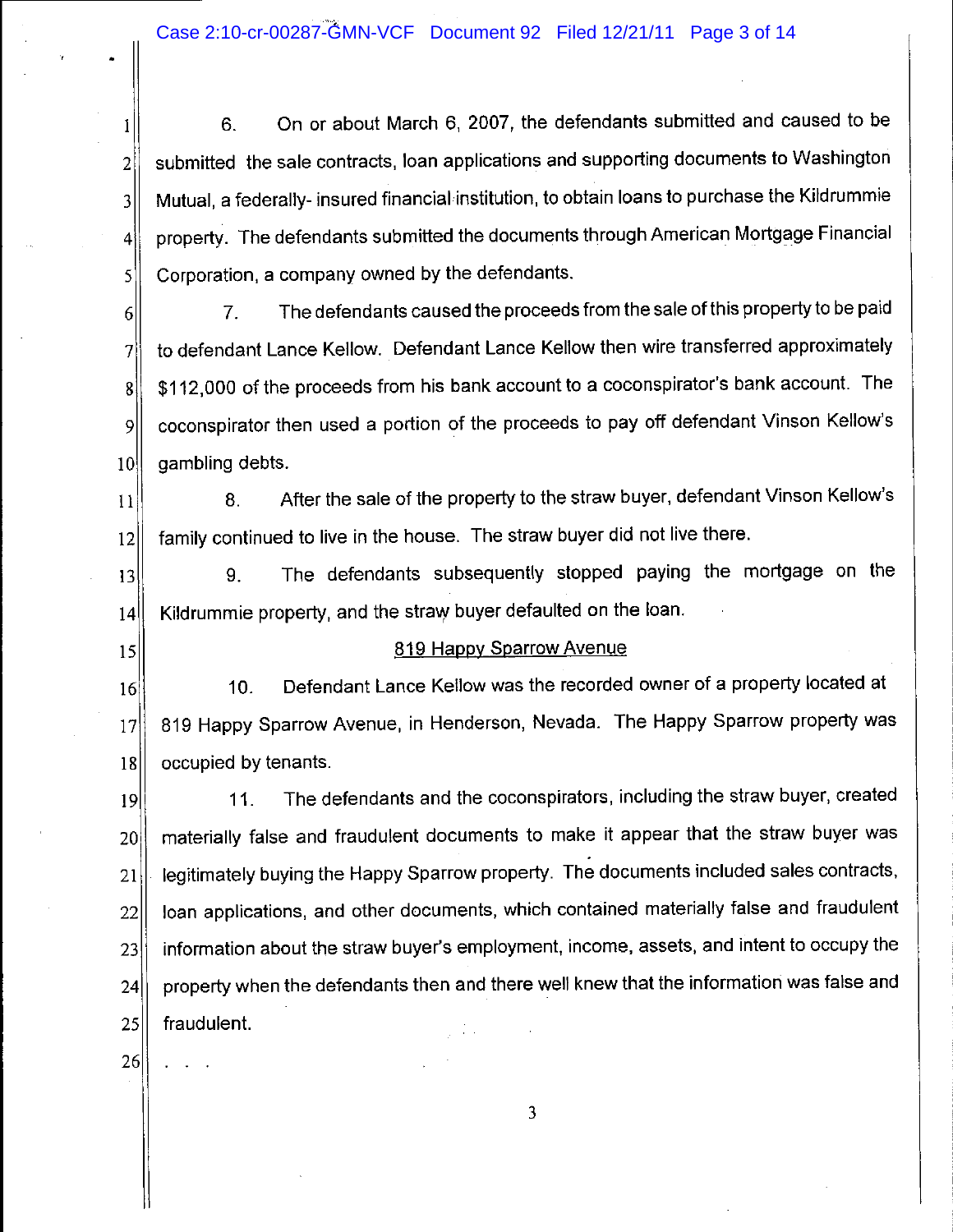1<sup>1</sup> 12. On or about March 20, 2007, defendant Lance Kellow caused the sales  $2\parallel$  contracts, loan applications and supporting documents to be submitted to CountryWide 3 Home Loans, Inc., a lender, to obtain loans to purchase the Happy Sparrow property.

4. 41 13. On or about March 30, 2007, defendant Lance Kellow wired \$50,000 from 5<sup>1</sup> his bank account to an account controlled by coconspirator Jason Kellow in the name Juna, 6 Inc. Coconspirator Jason Kellow then wired that money to an account in the name of the  $\vert$  $7$  straw buyer so that it would appear to the lender that the straw buyer had \$50,000 in cash.

 $8$   $\left| \right|$  14. The defendants caused the proceeds of the sale of the property to be paid 9 to co-conspirator Jason Kellow.

:

10|| 15. The defendants and the coconspirators subsequently stopped paying the 11 mortgage on the Happy Sparrow property, and the straw buyer defaulted on the loan.

# 12 || 2669 Chateau Clermont Street

13 16. Defendant Lance Kellow owned and resided with his family at 2669 Chateau 14 Clermont Street in Henderson, Nevada.

15 15 17. The defendants and the coconspirators, including the straw buyer, created 16 materially false and fraudulent documents to make it appear that the straw buyer was 17 | legitimately buying the Chateau Clermont property. The documents included sales contracts, 18| Ioan applications, and other documents, which contained materially false and fraudulent 19 information about the straw buyer's employment, income, assets, and liabilities, when the 20 defendants then and there well knew that the information was false and fraudulent.

21|| 18. On or about April 3, 2007, defendant Lance Kellow caused the sales 22 contracts, Ioan applications, and supporting documents to be submitted to Meridias Capital,  $23$  Inc., a lender, to obtain loans to purchase the Chateau Clermont property.

24 19. After the sale of the property to the straw buyer, defendant Lance Kellow and 25|| his family continued to live in the house. The straw buyer did not live there.

 $26$ 

,  $11 - 11$  . The set of  $\mathcal{H}^1$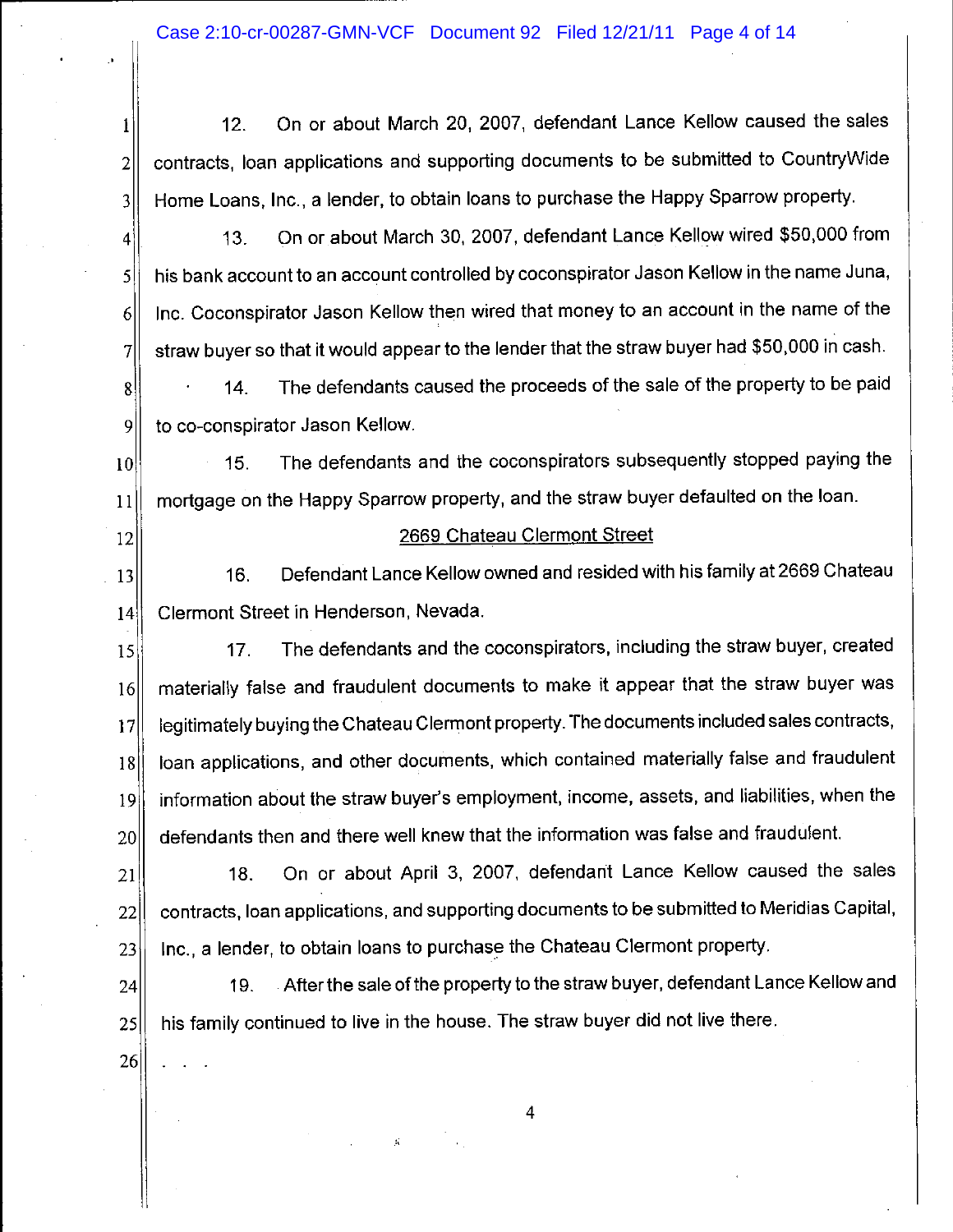20. The defendants and their coconspirators subsequently stopped paying the mortgage on the Chateau Clermont property, and the straw buyer defaulted on the Ioan.  $\overline{2}$ 

# Wires and Mailings

21. It was further part of the conspiracy and in execution of the scheme, that the defendants caused wire communications to be sent in interstate commerce.

22. It was further part of the conspiracy, and in execution of the scheme, that the  $6<sup>1</sup>$ defendants caused mail and other things to be delivered interstate by the Postal Service and 7 by a commercial carrier.  $8<sup>1</sup>$ 

23. Set forth below are the addresses of some of the homes that the defendants 9 sold as part of the conspiracy, the approximate dates that escrow closed on the sales, and  $10<sup>1</sup>$ the names of the lenders.  $11$ 

| 12              | <b>Date</b>   | <b>Address</b>                       | Lender                   |
|-----------------|---------------|--------------------------------------|--------------------------|
| 13              | March 14,     | 2753 Kildrummie St., Henderson, NV   | <b>Washington Mutual</b> |
| 14              | 2007          |                                      |                          |
| 15              | March 29,     | 819 Happy Sparrow Ave., Henderson,   | CountryWide              |
| 16              | 2007          | <b>NV</b>                            |                          |
| 17 <sup>1</sup> | April 3, 2007 | 2669 Chateau Clemont St., Henderson, | Meridias Capital, Inc.   |
| 18              |               | <b>NV</b>                            |                          |

In violation of Title 18, United States Code, Section 1349.

#### COUNTS TWO THROUGH FOUR Lance Kellow - Wire Fraud

Paragraphs one through twenty-three of this superseding indiçtment are 22 incorporated herein as if set forth in full.  $23$ 

24. From in or about January 2007, to in or about April 2007, in the State and 24 Federal District of Nevada, 25

26

 $19$ 

 $20<sup>1</sup>$ 

21

1

3

4

5

LANCE KELLOW,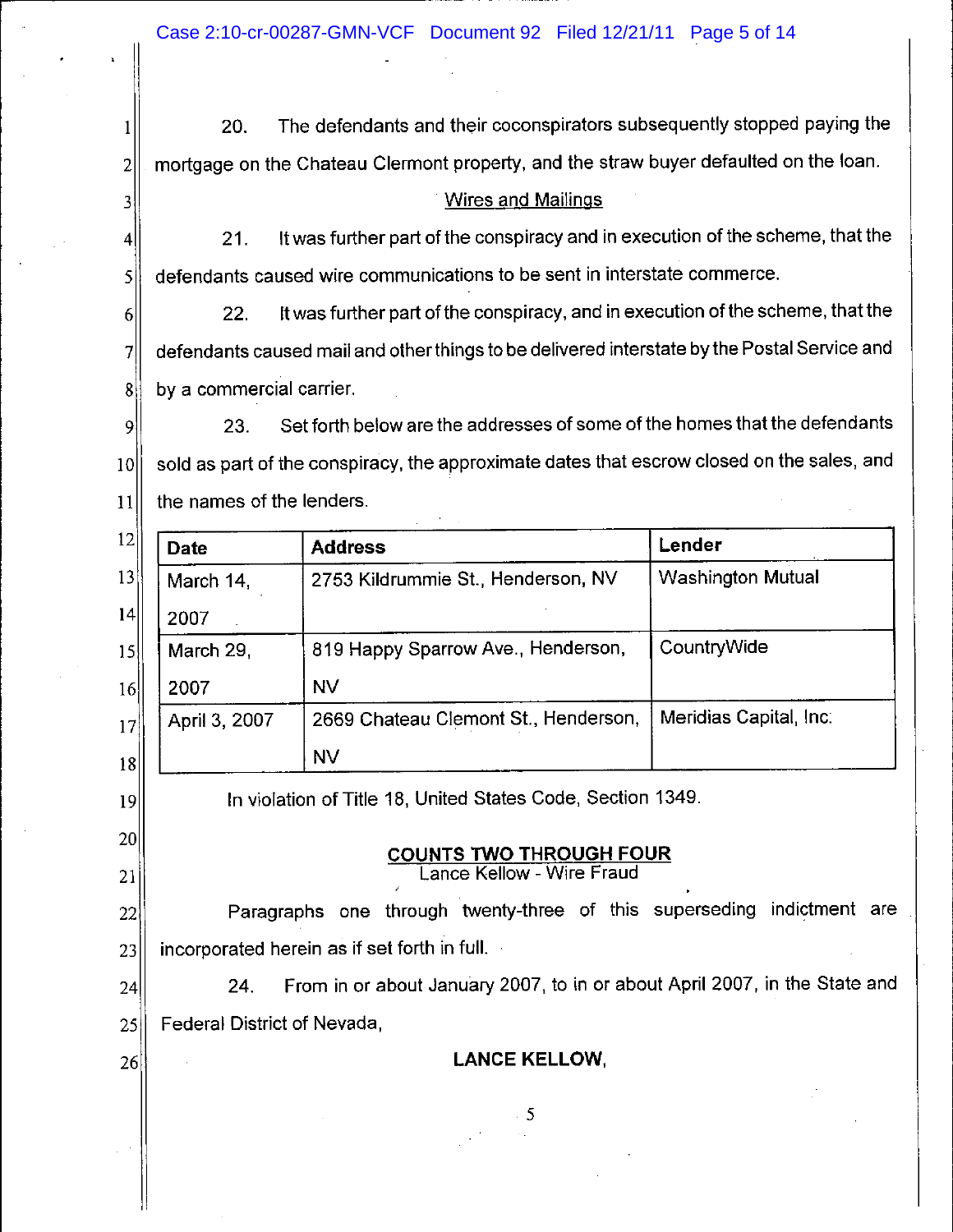$1$  defendant herein, did devise and intend to devise a scheme and artifice to defraud and for  $2\parallel$  obtaining money and property by means of false and fraudulent pretenses, representations  $3$  and promises, as described in paragraphs one through nine of this indictment.

 $4$  25. On or about the dates set forth below, for the purpose of executing the 5 scheme and artifice, the defendant did transmit and cause to be transmitted by means of  $6$  wire communication in interstate commerce, writings, signs, and signals, that is, the wire 7. communications described below for the transactions relating to the properties identified 8 below, with each wire communication constituting a separate violation of Title 18, United 9 States Code, Section 1343.

In the case of the case of the case of the case of the case of the case of the case of the case of the case of

| Count | Date              | <b>Address</b>                               | <b>Wire Communication</b>                                                        |
|-------|-------------------|----------------------------------------------|----------------------------------------------------------------------------------|
| 2     | March 15,<br>2007 | 2753 Kildrummie St.<br>Henderson, NV         | Wire transfer from Nevada to<br>New York to pay off Vinson<br>Kellow's mortgage. |
| 3     | April 2, 2007     | 819 Happy Sparrow Ave.<br>Henderson, NV      | Wire transfer from New York to<br>Nevada to fund the loan.                       |
|       | April 3, 2007     | 2669 Chateau Clemont<br>St.<br>Henderson, NV | Wire transfer from Utah to<br>Nevada to fund the loan.                           |

# $17$  COUNT FIVE

Vinson Kellow - Wire Fraud

19 Paragraphs one through twenty-three of this superseding indictment are 20 incorporated herein as if set forth in full.

 $21$  26. From in on or about January 2007, to on or about March 17, 2007, in the 22 State and Federal District of Nevada,

16

l8

# 23 VINSON KELLOW,

 $24$  defendant herein, did devise and intend to devise a scheme and artifice to defraud and for 25 obtaining money and property by means of false and fraudulent pretenses, representations  $26$  and promises, as described in paragraphs one through nine of this indictment.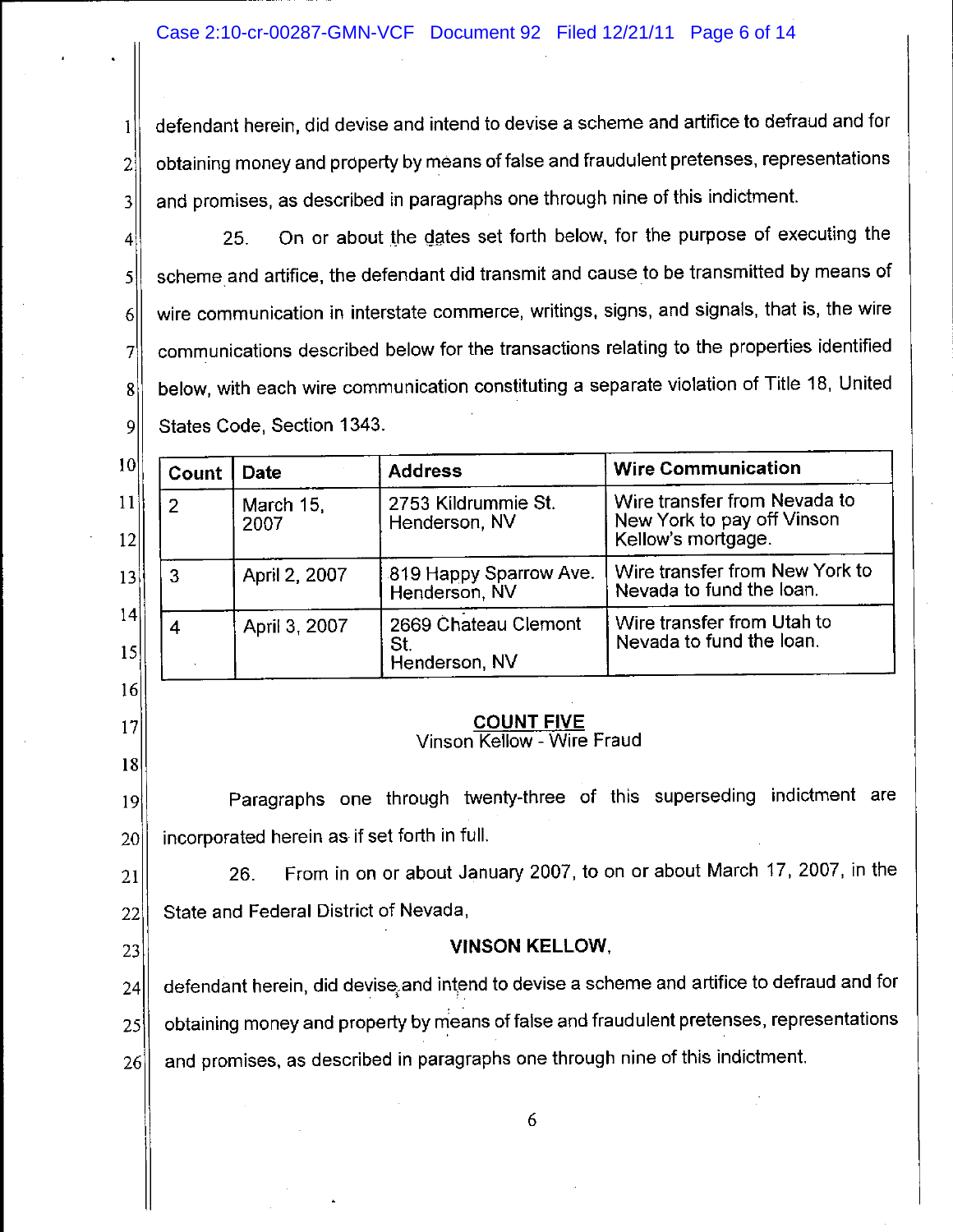On or about the date set forth below, for the purpose of executing the scheme 27. 1 and artifice, the defendant did transmit and cause to be transmitted by means of wire  $\overline{2}$ communication in interstate commerce, writings, signs, and signals, that is, the wire  $3^{\circ}$ communication described below for the transactions relating to the property identified below.  $\overline{4}$ in violation of Title 18, United States Code, Section 1343. 5

| 6      | Count | Date              | <b>Address</b>                        | Wire Communication                                                               |
|--------|-------|-------------------|---------------------------------------|----------------------------------------------------------------------------------|
| ᆋ<br>8 |       | March 17,<br>2007 | 2753 Kildrummie St.<br>Henderson, NV. | Wire transfer from Nevada to New<br>York to pay off Vinson Kellow's<br>mortgage. |

 $\overline{9}$ 

10

 $11$ 

12

13

 $|14|$ 

25

26

#### **COUNT SIX** (Lance Kellow - Bank Fraud)

From in or about March 2004, to on or about May 5, 2004, in the State and 28. Federal District of Nevada,

# **LANCE KELLOW,**

defendant herein, did devise a scheme and artifice to obtain moneys, funds, assets,  $15$ securities, and other property owned by and under the control of a Washington Mutual Bank,  $16$ a federally-insured financial institution, by means of materially false and fraudulent  $17$ pretenses, representations and promises that would cause a bank to part with money and 18 property, and as part of the scheme and artifice, on or about April 28, 2004, for the purpose  $19$ of executing and attempting to execute the scheme to defraud, did knowingly cause to be 20 submitted to Washington Mutual Bank a loan application falsely stating that he intended to 21 occupy as his primary residence property located at 819 Happy Sparrow Avenue, 22 Henderson, Nevada, in order to cause the lending institution to loan money to fund the 23 purchase of the property. 24

In violation of Title 18, United States Code, Section 1344.

 $\overline{7}$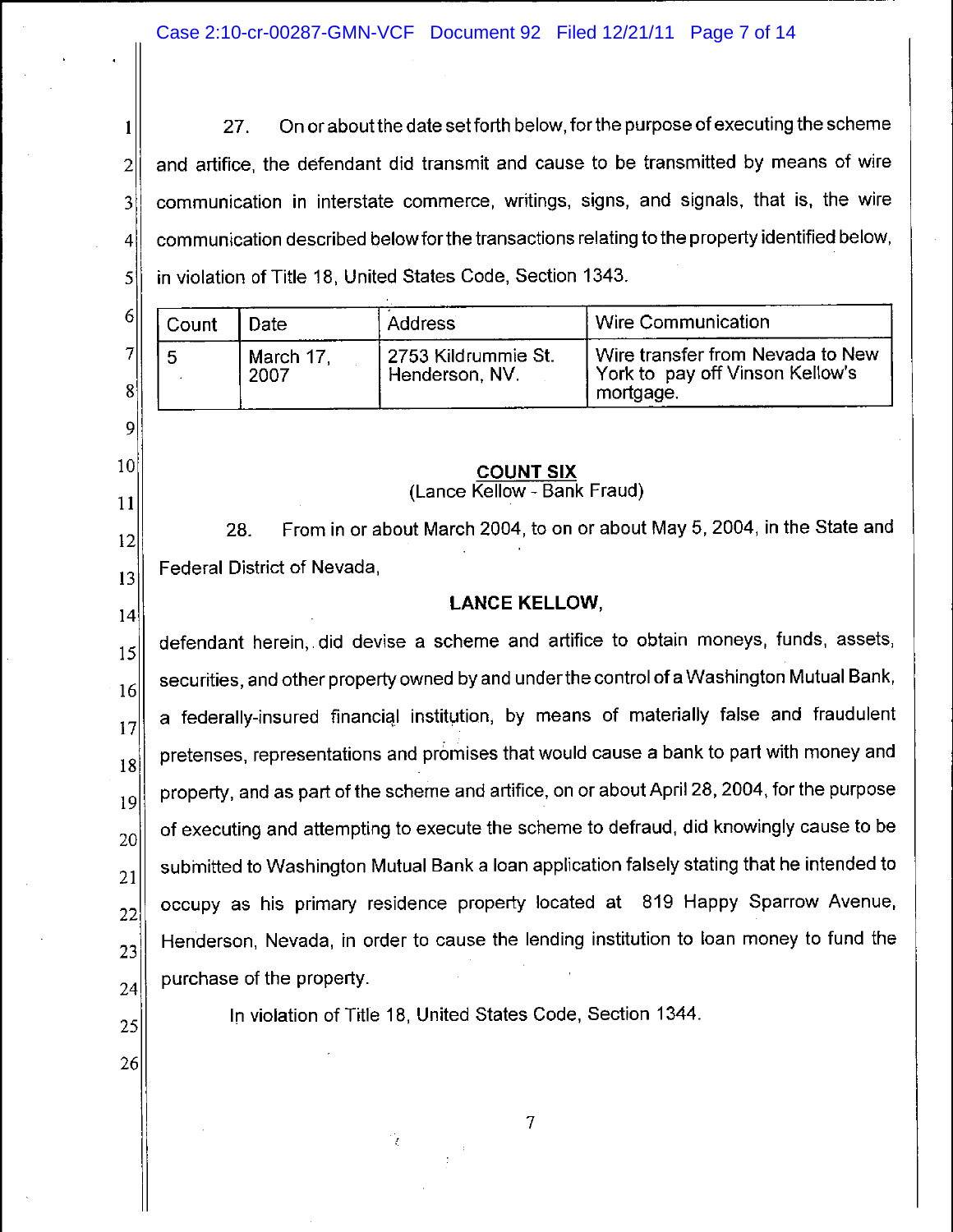|                 | Case 2:10-cr-00287-GMN-VCF Document 92 Filed 12/21/11 Page 8 of 14                                |  |
|-----------------|---------------------------------------------------------------------------------------------------|--|
|                 |                                                                                                   |  |
| 1               | <b>FORFEITURE ALLEGATION ONE</b>                                                                  |  |
| 2               | (Conspiracy to Commit Mail and Wire Fraud)                                                        |  |
| 3               | The allegations contained in Count One of this Criminal Indictment are<br>1.                      |  |
| $\vert 4 \vert$ | hereby realleged and incorporated herein by reference for the purpose of alleging forfeiture      |  |
| 5               | pursuant to Title 18, United States Code, Section 982(a)(2)(A).                                   |  |
| 6               | Upon conviction of the felony offense charged in Count One of this Criminal<br>2.                 |  |
| $\overline{7}$  | Indictment,                                                                                       |  |
| 8               | <b>LANCE KELLOW, and</b><br><b>VINSON KELLOW,</b>                                                 |  |
| 9               | defendants herein, shall forfeit to the United States of America any property constituting,       |  |
| 10              | or derived from, proceeds obtained directly or indirectly, as a result of violations of Title 18, |  |
| 11              | United States Code, Sections 1341 and 1343; and Title 18, United States Code, Section             |  |
| 12              | 1349, conspiracy to commit such offenses, or any property traceable to such property, an          |  |
| 13              | in personam criminal forfeiture money judgment of \$1,349,500 in United States Currency.          |  |
| 14              | If any property subject to forfeiture pursuant to Title 18, United States Code,<br>3.             |  |
| 15              | Section 982(a)(2)(A), as a result of any act or omission of the defendants-                       |  |
| 16              | cannot be located upon the exercise of due diligence;<br>a.                                       |  |
| 17              | has been transferred or sold to, or deposited with, a third party;<br>b.                          |  |
| 18              | has been placed beyond the jurisdiction of the court;<br>C.                                       |  |
| 19              | has been substantially diminished in value; or<br>d.                                              |  |
| 20              | has been commingled with other property that cannot be divided<br>e.                              |  |
| 21              | without difficulty;                                                                               |  |
| 22              | it is the intent of the United States of America, pursuant to Title 21, United States Code,       |  |
| 23              | Section 853(p), to seek forfeiture of any properties of the defendants for an in personam         |  |
| 24              | criminal forfeiture money judgment of \$1,349,500.00 in United States Currency.                   |  |
| 25              |                                                                                                   |  |
| 26              |                                                                                                   |  |
|                 | 8                                                                                                 |  |
|                 |                                                                                                   |  |

 $\mathcal{A}^{\mathcal{A}}$ 

k.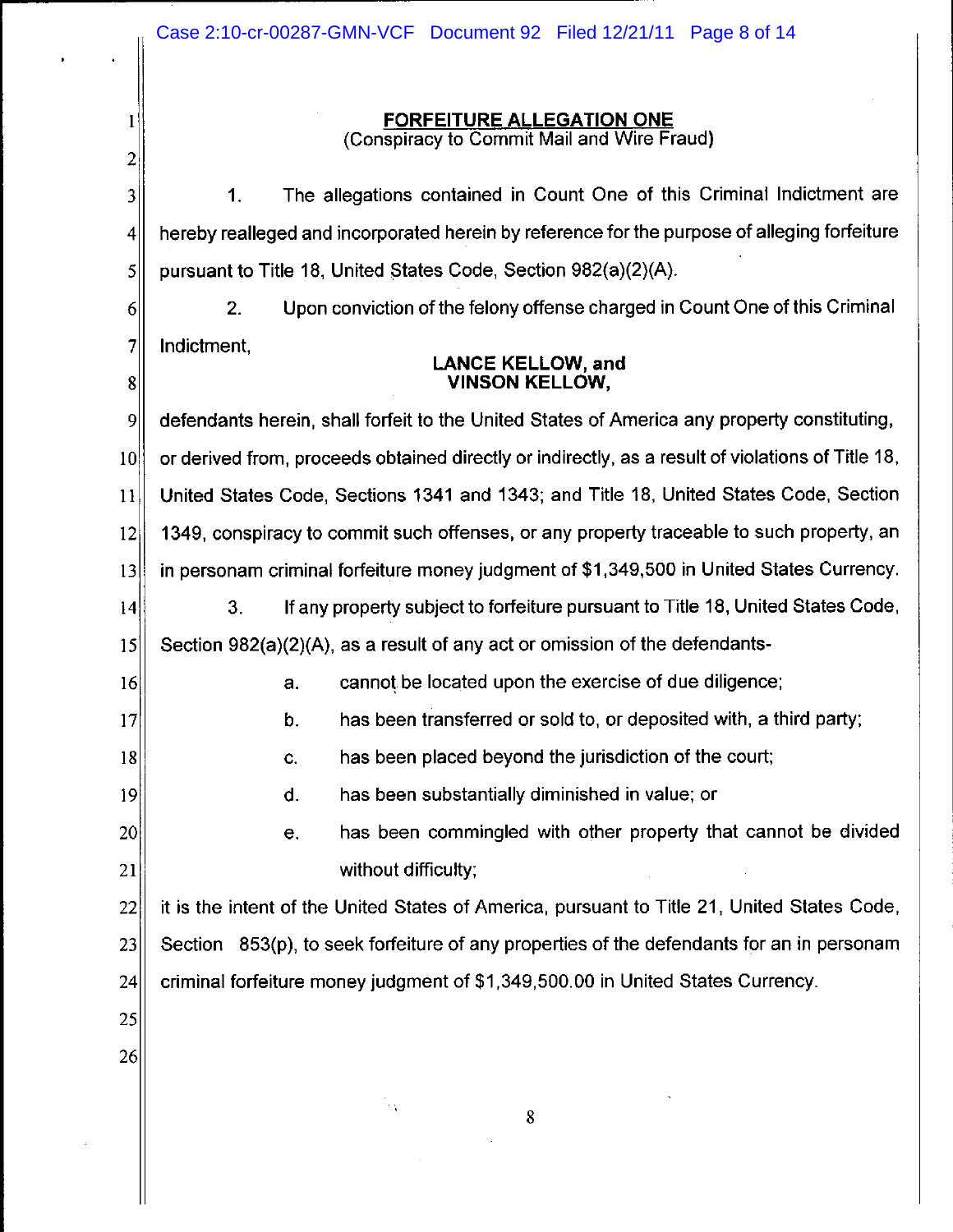All pursuant to Title 18, United States Code, Section 982(a)(2)(A); Title 18, United 1 States Code, Sections 1341, 1343 and 1349; and Title 21, United States Code, Section  $\overline{2}$  $853(p)$ . 3

#### FORFEITURE ALLEGATION TWO (Conspiracy to Commit Mail and Wire Fraud)

The allegations contained in Count One of this Criminal Indictment are  $6<sup>1</sup>$  $\mathbf{1}$ . hereby realleged and incorporated herein by reference for the purpose of alleging forfeiture 7 pursuant to Title 18, United States Code, Section 981(a)(1)(C) and Title 28, United States  $\bf{8}$ 9 Code, Section 2461(c).

Upon conviction of the felony offenses charged in Count One of this Criminal  $10<sup>1</sup>$  $2.$ 11 In Indictment.

# **LANCE KELLOW, and VINSON KELLOW.**

defendants herein, shall forfeit to the United States of America any property, real or  $13$ personal, which constitutes or is derived from proceeds traceable to violations of Title 18.  $14$ United States Code, Sections 1341 and 1343, specified unlawful activities as defined in Title  $15$ 18, United States Code, Sections 1956(c)(7)(A) and 1961(1)(B); and Title 18, United States 16 Code, Section 1349, conspiracy to commit such offenses, an in personam criminal forfeiture  $17$ money judgment of \$1,349,500 in United States Currency. 18

If any property subject to forfeiture pursuant to Title 18, United States Code,  $3.$ 19 Section 981(a)(1)(C) and Title 28, United States Code, Section 2461(c), as a result of any 20 act or omission of the defendants-21

22

 $\overline{4}$ 

5

 $|12|$ 

cannot be located upon the exercise of due diligence; a.

 $23$ 

has been transferred or sold to, or deposited with, a third party; b.

 $24$ 

has been placed beyond the jurisdiction of the court; C.

d. has been substantially diminished in value; or

26

 $25<sub>l</sub>$ 

9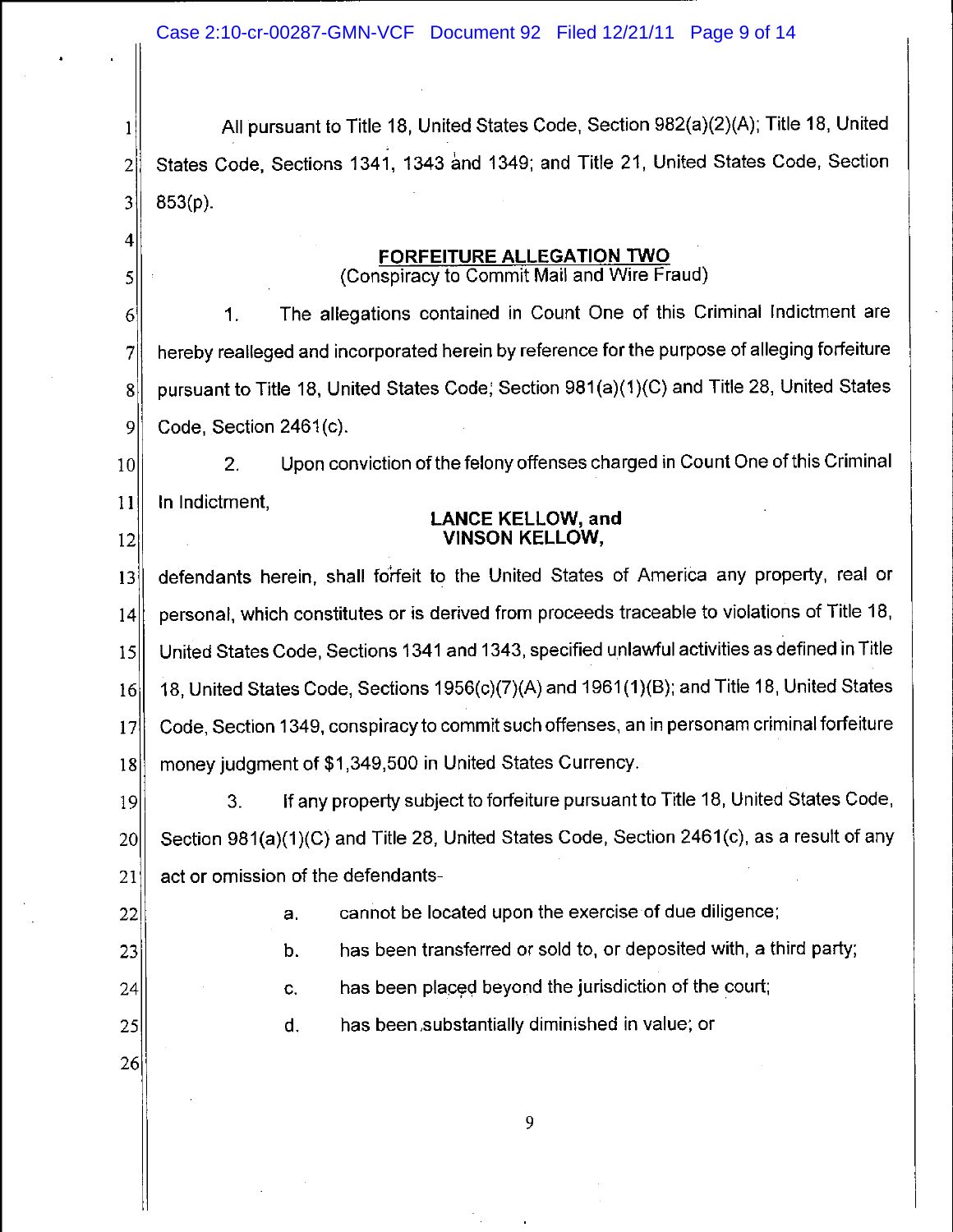Case 2:10-cr-00287-GMN-VCF Document 92 Filed 12/21/11 Page 10 of 14 has been commingled with other property that cannot be divided  $\mathbf{1}$ е.  $\overline{2}$ without difficulty; it is the intent of the United States of America, pursuant to Title 21, United States Code,  $\overline{3}$ Section 853(p), to seek forfeiture of any properties of the defendants up to \$920,836.17 in  $\overline{4}$  $\mathsf{S}$ **United States Currency.**  $6 \mid$ All pursuant to Title 18. United States Code, Section 981(a)(1)(C) and Title 28,  $7$ United States Code, Section 2461(c); Title 18, United States Code, Sections 1341, 1343,  $\mathbf{g}$ and 1349; and Title 21, United States Code, Section 853(p).  $|9|$ **FORFEITURE ALLEGATION THREE**  $10<sup>1</sup>$ (Wire Fraud)  $1<sub>1</sub>$ The allegations contained in Counts Two through Four of this Indictment are  $11$  $12$ hereby realleged and incorporated herein by reference for the purpose of alleging forfeiture  $|13|$ pursuant to Title 18, United States Code, Section 981(a)(1)(C) and Title 28, United States Code, Section 2461(c).  $|4|$ Upon conviction of the felony offense charged in Counts Two through Four  $15<sup>1</sup>$  $2.$  $16$ of this Indictment,  $17<sup>1</sup>$ **LANCE KELLOW.** defendant herein, shall forfeit to the United States of America, any property, real or personal,  $|8|$  $19<sup>1</sup>$ which constitutes or is derived from proceeds traceable to violations of Title 18, United States Code, Section 1343, a specified unlawful activity as defined in Title 18, United States  $20<sup>1</sup>$ 

Code, Sections 1956(c)(7)(A) and 1961(1)(B), or a conspiracy to commit such offenses, an  $|21|$  $22$ in personam criminal forfeiture money judgment of \$1,349,500.00 in United States Currency.

If any property being subject to forfeiture pursuant to Title 18, United States  $23$ 3. Code, Section 981(a)(1)(C) and Title 28, United States Code, Section 2461(c), as a result  $24$ of any act or omission of the defendant - $25$ 

 $26<sub>l</sub>$ 

a. cannot be located upon the exercise of due diligence;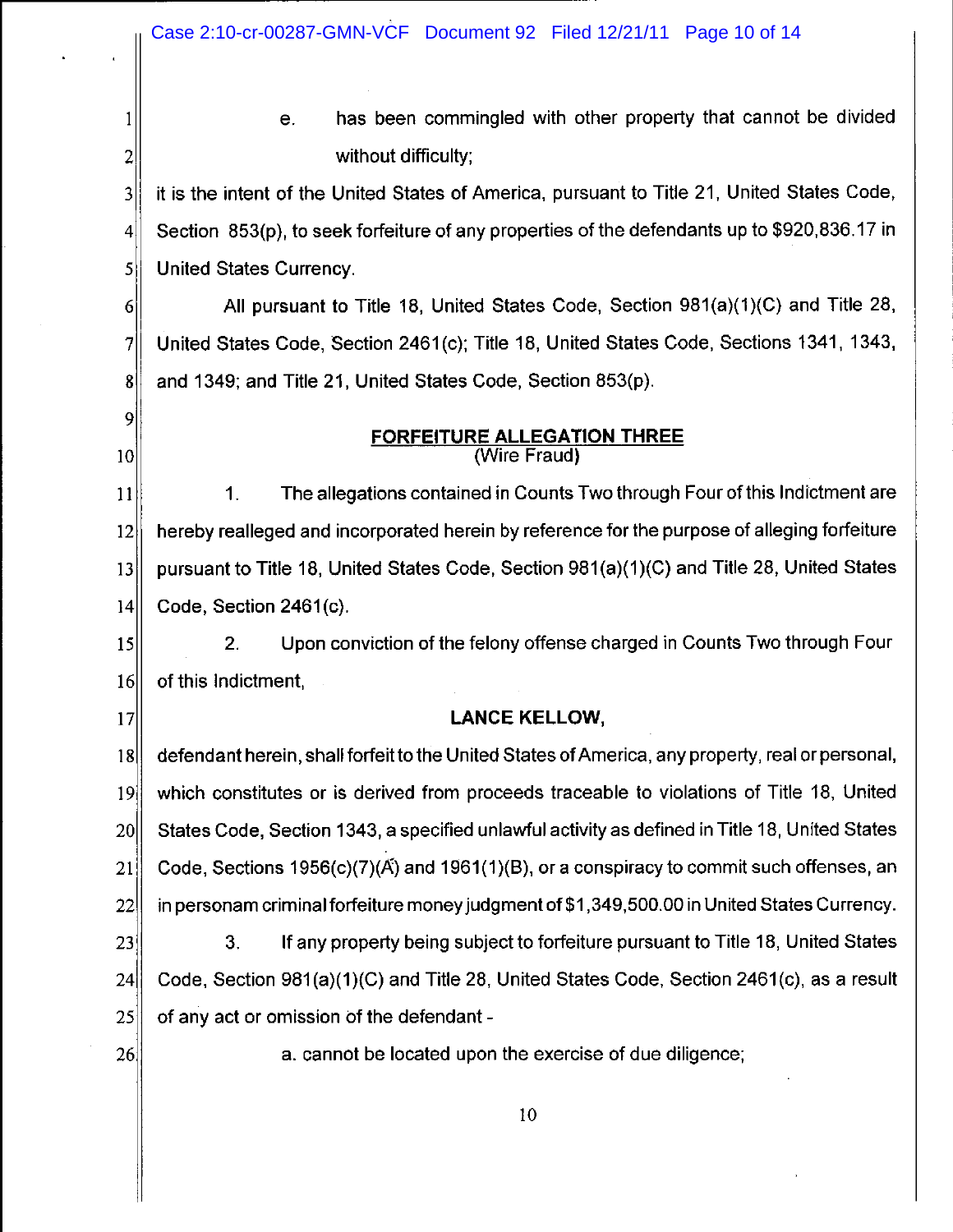| 1                  | b. has been transferred or sold to, or deposited with, a third party;                          |
|--------------------|------------------------------------------------------------------------------------------------|
| 2                  | c. has been placed beyond the jurisdiction of the court;                                       |
| 3                  | d. has been substantially diminished in value; or                                              |
| $\left  4 \right $ | e. has been commingled with other property which cannot be divided without                     |
| 5                  | difficulty;                                                                                    |
| 6                  | it is the intent of the United States of America, pursuant to Title 21, United States Code,    |
| 7                  | Section 853(p), to seek forfeiture of any properties of the defendant for an in personam       |
| 8 <sup>1</sup>     | criminal forfeiture money judgment of \$1,349,500 in United States Currency.                   |
| 9                  | All pursuant to Title 18, United States Code, Section 981(a)(1)(C) and Title 28,               |
| 10                 | United States Code, Section 2461(c); Title 18, United States Code, Section 1343, a             |
| 11                 | specified unlawful activity as defined in Title 18, United States Code, Sections 1956(c)(7)(A) |
| 12                 | and 1961(1)(B); and Title 21, United States Code, Section 853(p).                              |
| 13                 | <b>FORFEITURE ALLEGATION FOUR</b><br>(Wire Fraud)                                              |
| 4                  |                                                                                                |
| 15                 | The allegations contained in Counts Two through Four of this Indictment are<br>1.              |
| 16                 | hereby realleged and incorporated herein by reference for the purpose of alleging forfeiture   |
| 17                 | pursuant to Title 18, United States Code, Section 982(a)(2)(A).                                |
| 18                 | Upon conviction of the felony offenses charged in Counts Two through Four<br>2.                |
| 19                 | of this Indictment,<br>$\mathbf{f}$                                                            |
| 20                 | <b>LANCE KELLOW,</b>                                                                           |
| 21                 | defendant herein, shall forfeit to the United States of America any property constituting, or  |
| 22                 | derived from, proceeds obtained directly or indirectly, as a result of violations of Title 18, |
| 23                 | United States Code, Section 1343, or a conspiracy to commit such offenses, or any property     |
| 24                 | traceable to such property, an in personam criminal forfeiture money judgment of               |
| 25                 | \$1,349,500.00 in United States Currency.                                                      |
| 26                 |                                                                                                |
|                    |                                                                                                |

 $\mathbf{i}$ 

 $\mathcal{L}^{\mathcal{L}}$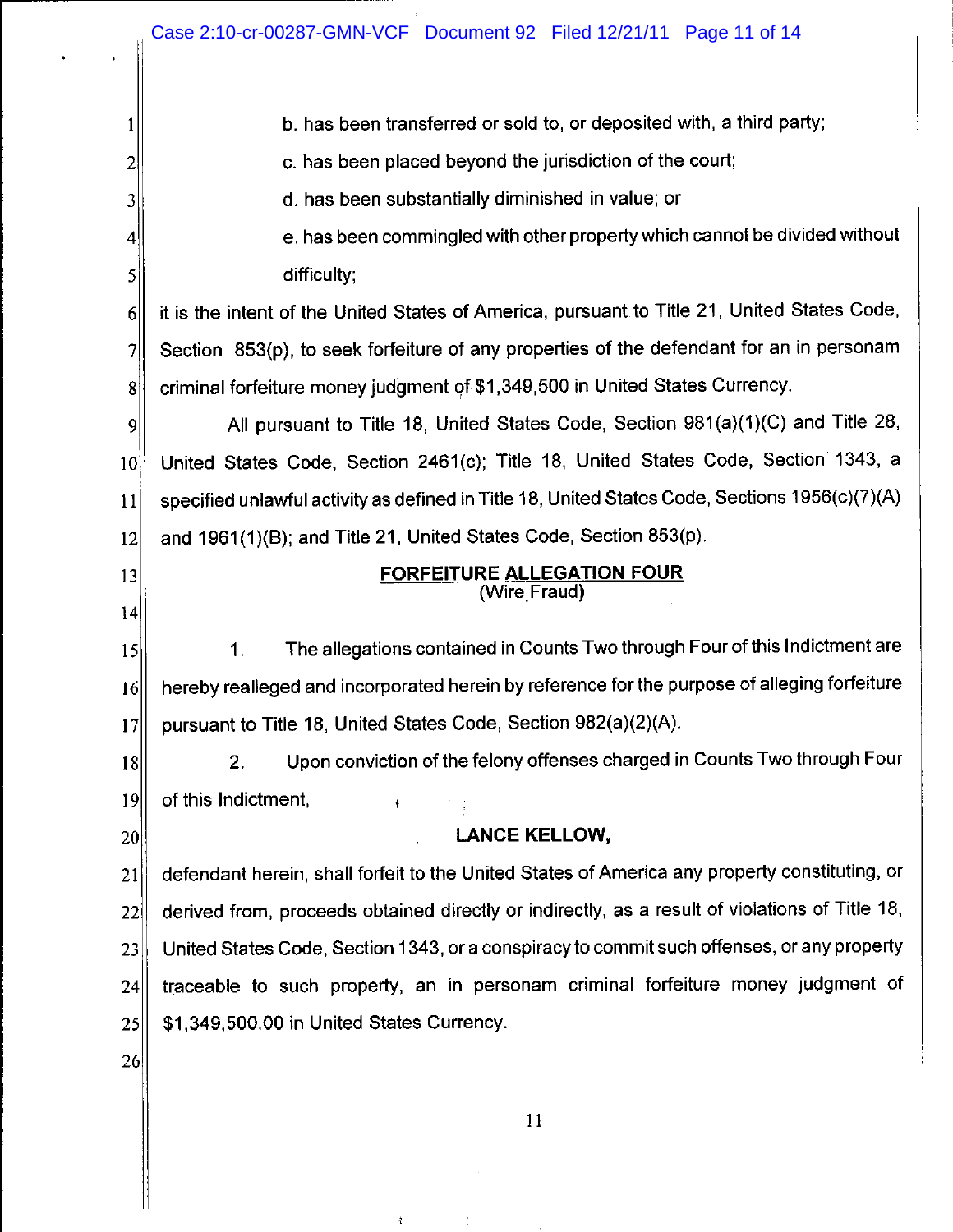$\ddot{\phantom{a}}$ 

| 1              | If any property subject to forfeiture pursuant to Title 18, United States Code,<br>3.            |
|----------------|--------------------------------------------------------------------------------------------------|
| $\overline{c}$ | Section 982(a)(2)(A), as a result of any act or omission of the defendant -                      |
| 3              | a. cannot be located upon the exercise of due diligence;                                         |
| 4              | b. has been transferred or sold to, or deposited with, a third party;                            |
| 5              | c. has been placed beyond the jurisdiction of the court;                                         |
| 6              | d. has been substantially diminished in value; or                                                |
| 7              | e. has been commingled with other property which cannot be divided without                       |
| 8              | difficulty;                                                                                      |
| 9              | it is the intent of the United States of America, pursuant to Title 21, United States Code,      |
| 10             | Section 853(p), to seek forfeiture of any properties of the defendant for an in personam         |
| 11             | criminal forfeiture money judgment of \$1,349,500 in United States Currency.                     |
| 12             | All pursuant to Title 18, United States Code, Section 982(a)(2)(A); Title 18, United             |
| 13             | States Code, Section 1343; and Title 21, United States Code, Section 853(p).                     |
|                |                                                                                                  |
| 14             | <b>FORFEITURE ALLEGATION FIVE</b><br>(Wire Fraud)                                                |
| 15             |                                                                                                  |
| 16             | The allegations contained in Count Five of this Indictment are hereby<br>1.                      |
| 17             | realleged and incorporated herein by reference for the purpose of alleging forfeiture            |
| 18             | pursuant to Title 18, United States Code, Section 981(a)(1)(C) and Title 28, United States       |
| 19             | Code, Section 2461(c).                                                                           |
| 20             | Upon conviction of the felony offense charged in Count Five of this<br>2.                        |
| 21             | Indictment,                                                                                      |
| 22             | <b>VINSON KELLOW,</b>                                                                            |
| 23             | defendant herein, shall forfeit to the United States of America, any property, real or personal, |
| 24             | which constitutes or is derived from proceeds traceable to violations of Title 18, United        |
| 25             | States Code, Section 1343, a specified unlawful activity as defined in Title 18, United States   |
| 26             |                                                                                                  |
|                | 12                                                                                               |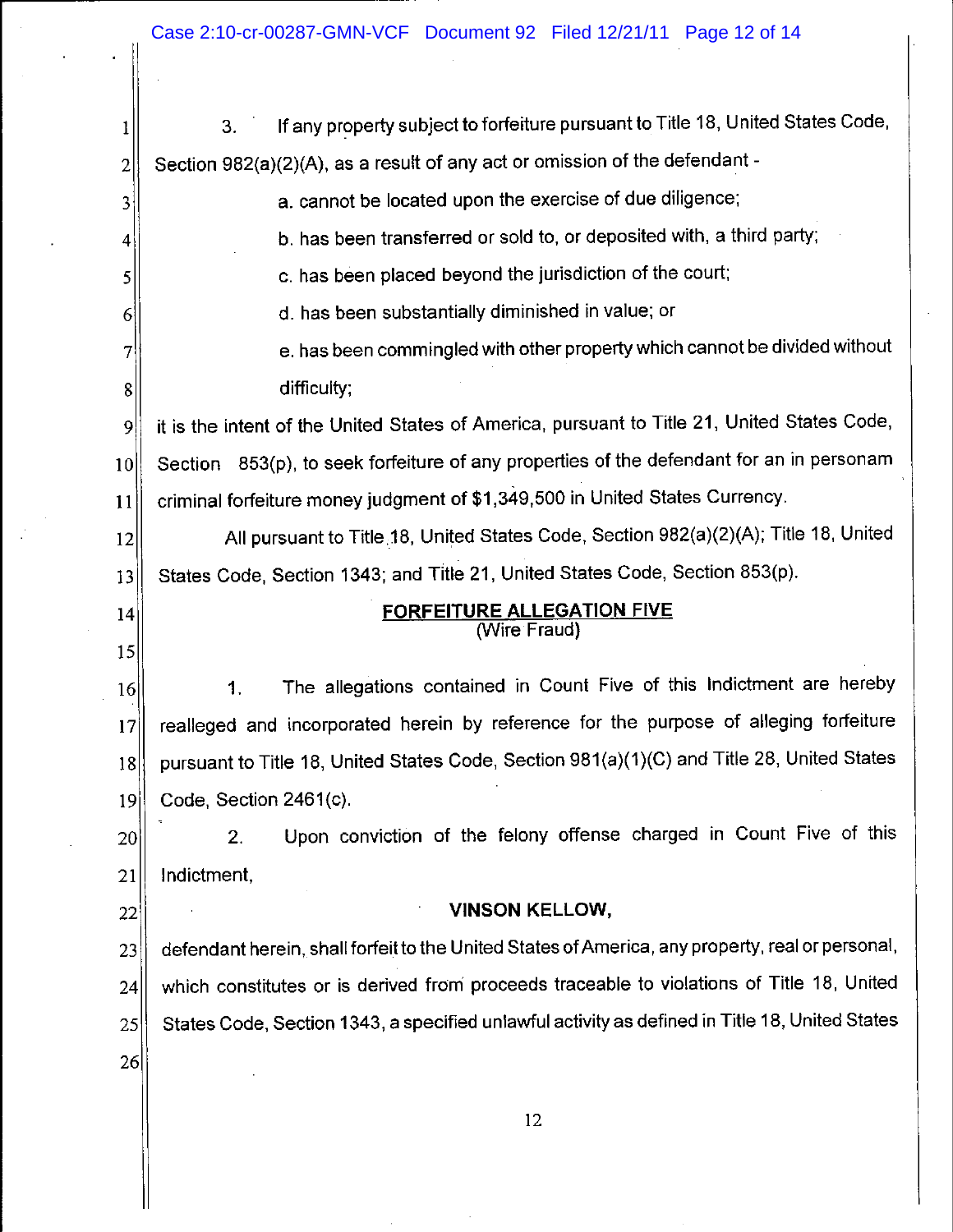$\mathbf{1}$ 

 $\overline{2}$ 

 $6<sup>1</sup>$ 

 $\overline{7}$ 

 $8<sup>1</sup>$ 

9

 $|19|$ 

 $20<sup>1</sup>$ 

 $26$ 

Code, Sections 1956(c)(7)(A) and 1961(1)(B), or a conspiracy to commit such offenses, an in personam criminal forfeiture money judgment of \$416,000.00 in United States Currency.

If any property being subject to forfeiture pursuant to Title 18, United States 3.  $\overline{3}$ Code, Section 981(a)(1)(C) and Title 28, United States Code, Section 2461(c), as a result  $|4|$ of any act or omission of the defendant - $\mathsf{S}$ 

a. cannot be located upon the exercise of due diligence;

b. has been transferred or sold to, or deposited with, a third party;

c, has been placed beyond the jurisdiction of the court;

d, has been substantially diminished in value; or

e. has been commingled with other property which cannot be divided without  $10<sup>1</sup>$  $11$ difficulty:

it is the intent of the United States of America, pursuant to Title 21, United States Code,  $|12|$ Section 853(p), to seek forfeiture of any properties of the defendant for an in personam  $|13|$ criminal forfeiture money judgment of \$416,000.00 in United States Currency.  $14$ 

All pursuant to Title 18, United States Code, Section 981(a)(1)(C) and Title 28.  $15<sup>2</sup>$  $16$ United States Code, Section 2461(c); Title 18, United States Code, Section 1343, a specified unlawful activity as defined in Title 18, United States Code, Sections 1956(c)(7)(A)  $17$ and 1961(1)(B); and Title 21, United States Code, Section 853(p).  $18<sup>1</sup>$ 

# **FORFEITURE ALLEGATION SIX** (Wire Fraud)

The allegations contained in Count Five of this Indictment are hereby 1. 21 realleged and incorporated herein by reference for the purpose of alleging forfeiture  $22$ pursuant to Title 18, United States Code, Section 982(a)(2)(A).  $|23|$ 

Upon conviction of the felony offenses charged in Count Five of this  $2.$  $24<sup>1</sup>$  $25$ Indictment,

VINSON KELLOW,